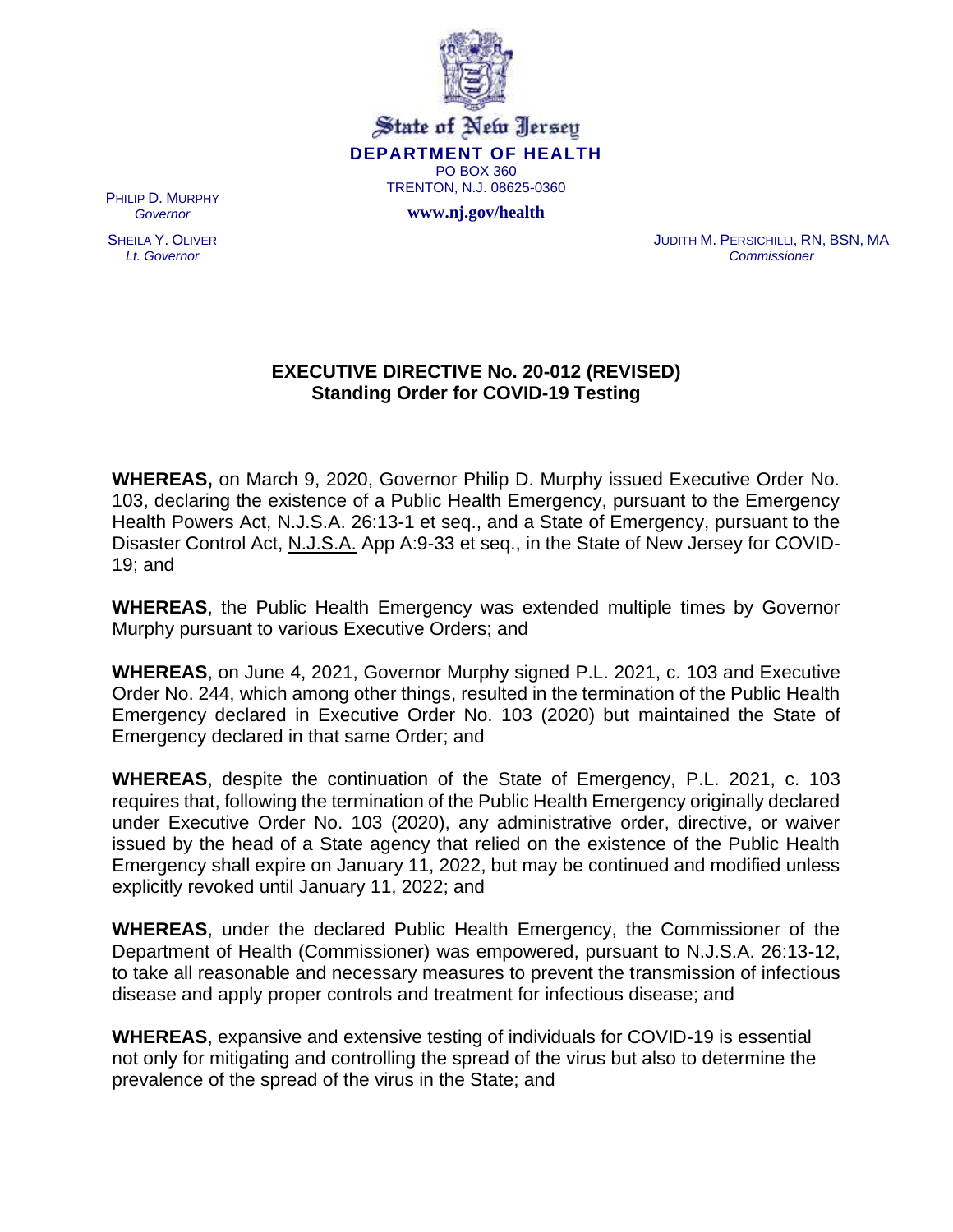**WHEREAS**, in order to receive a SARS-COV-2 molecular test to diagnosis COVID-19, a prescription or order for the test must be issued by a healthcare provider authorized to prescribe or order laboratory tests; and

**WHEREAS**, not all New Jersey residents have a primary healthcare provider and those who do have a primary healthcare provider may be unable to access primary care due to COVID-19; and

**WHEREAS**, vulnerable populations, such as the homeless and seasonable workers, are among the residents of New Jersey who oftentimes lack access to primary health care, yet are at the greatest risk for contracting COVID-19 and spreading the virus; and

**WHEREAS**, it is necessary to decrease barriers to SARS-COV-2 testing so that individuals who lack access to primary healthcare and are unable to obtain a prescription for testing are able to obtain testing; and

**WHEREAS**, to ensure all residents of New Jersey who require SARS-COV-2 testing were able to obtain such testing, the Department of Health issued a Standing Order on May 12, 2020, allowing individuals to undergo COVID-19 molecular testing without a prescription or order; and

**WHEREAS**, testing for COVID-19 remains a necessary and important part of controlling the spread of the virus and determining the prevalence of the spread of the virus in the State and, as a result, requires an expansion of the testing types that are included under the Standing Order to include antigen COVID-19 testing that requires a prescription or order for the test.

**NOW, THEREFORE, I, JUDITH PERSICHILLI**, Commissioner of the New Jersey Department of Health, pursuant to the powers afforded to me under P.L. 2021, c. 103, hereby ORDER and DIRECT the following:

- 1. The Department of Health shall issue a Revised Standing Order allowing for a person requesting testing in New Jersey to receive a SARS-COV-2 molecular or antigen test.
- 2. Any licensed healthcare provider, licensed pharmacist (as authorized by the Department of Law and Public Safety, Division of Consumer Affairs) or trained personnel at a healthcare facility, pharmacy (as authorized by the Department of Law and Public Safety, Division of Consumer Affairs), or medically-supervised COVID-19 testing site in the State is authorized to collect and submit for laboratory analysis a SARS-COV-2 molecular or antigen test approved by the U.S. Food and Drug Administration (FDA), authorized by the FDA through an Emergency Use Authorization or approved by the New Jersey Clinical Laboratory Improvement Services as permitted by the FDA under the Standing Order.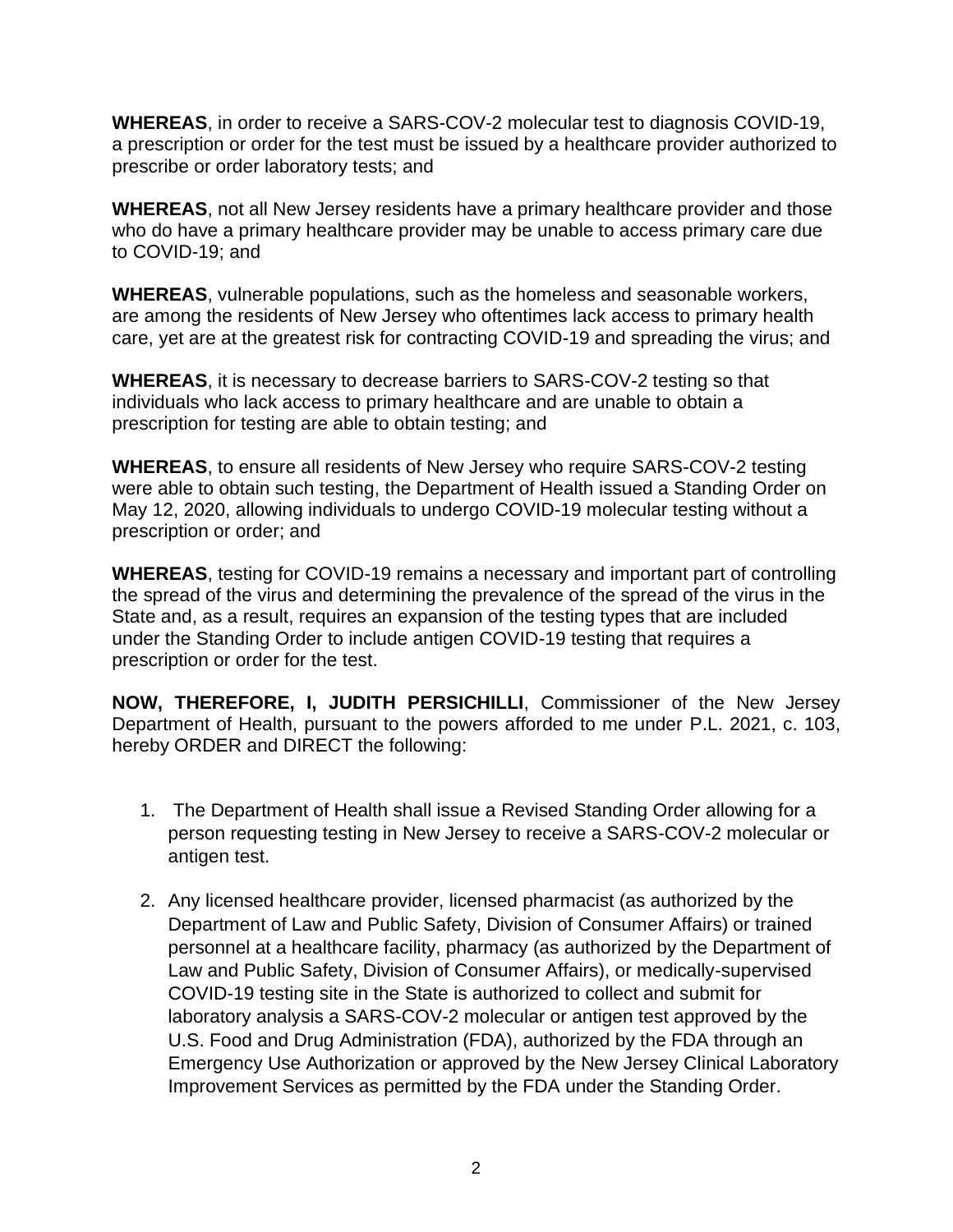- 3. COVID-19 healthcare facilities, pharmacies (as authorized by the Department of Law and Public Safety, Division of Consumer Affairs) and testing sites submitting specimens for SARS-COV-2 molecular or antigen testing under the Revised Standing Order are authorized to receive the results of those tests directly from the testing laboratories.
- 4. Laboratories receiving specimens for SARS-COV-2 molecular or antigen testing under the Revised Standing Order shall report the test results directly to the healthcare facility, pharmacy (as authorized by the Department of Law and Public Safety, Division of Consumer Affairs) or COVID-19 testing site that submitted the specimen.
- 5. Any healthcare provider, licensed pharmacist (as authorized by the Department of Law and Public Safety, Division of Consumer Affairs) or medically-supervised, trained individual authorized to collect specimens for COVID-19 testing who collects a specimen pursuant to the Revised Standing Order shall provide the individual submitting to the test with:
	- a. Information on how and when to obtain test results;
	- b. Information for contacting the local health official within the jurisdiction where the individual resides;
	- c. Information on obtaining follow-up medical care if the individual's test results are positive for COVID-19, in accordance with guidance as issued and/or amended by CDC and/or the New Jersey Department of Health; and
	- d. Information about public health actions such as self-isolation to be taken based upon the individual's test results.
- 6. Any healthcare provider, licensed pharmacist (as authorized by the Department of Law and Public Safety, Division of Consumer Affairs) or medically-supervised, trained individual authorized to collect specimens for SARS-COV-2 testing who collects a specimen pursuant to the Revised Standing Order shall follow CDC guidelines for collecting, handling and testing for COVID-19 and in a manner consistent with the test manufacturer's instructions.
- 7. In accordance with N.J.A.C. 8:57, laboratories conducting COVID-19 testing pursuant to the Revised Standing Order shall report the testing results into the New Jersey Communicable Disease Reporting and Surveillance System or provide the results to the New Jersey Department of Health in a manner prescribed by the Department.
- 8. This Revised Executive Directive supersedes Executive Directive 20-012 issued on May 12, 2020.